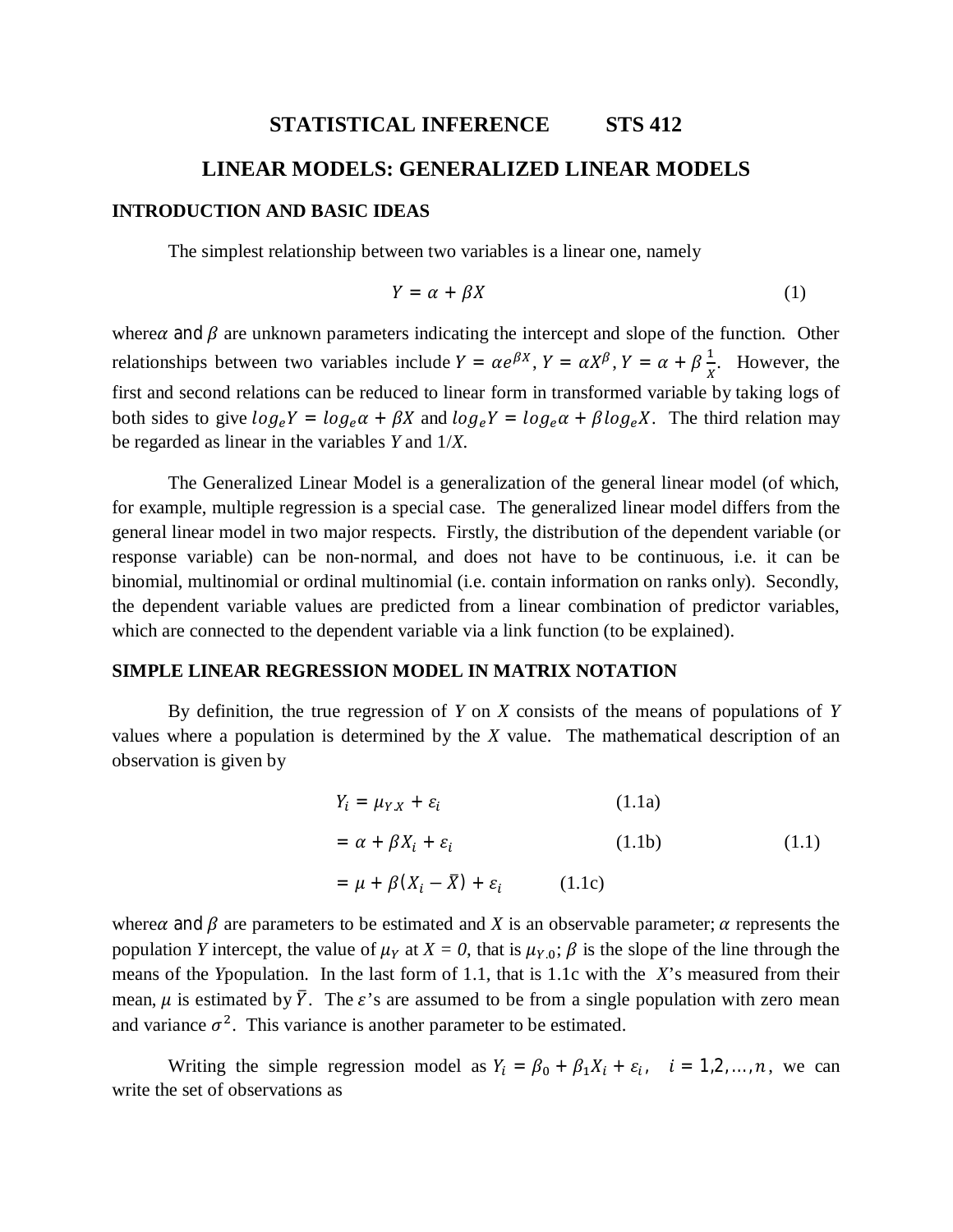$Y_1 = \beta_0 + \beta_1 X_1 + \varepsilon_1$  $Y_2 = \beta_0 + \beta_1 X_2 + \varepsilon_2$ …………………………  $Y_n = \beta_0 + \beta_1 X_n + \varepsilon_n$ 

In vector and matrix notation, we can write the above set of equations as

$$
Y = \begin{pmatrix} Y_1 \\ Y_2 \\ \vdots \\ Y_n \end{pmatrix}, \quad X = \begin{pmatrix} 1 & X_1 \\ 1 & X_2 \\ \vdots & \vdots \\ 1 & X_n \end{pmatrix}, \quad \beta = \begin{pmatrix} \beta_0 \\ \beta_0 \end{pmatrix}, \quad \varepsilon = \begin{pmatrix} \varepsilon_1 \\ \varepsilon_2 \\ \vdots \\ \varepsilon_n \end{pmatrix}
$$

Writing compactly we have:

$$
\begin{pmatrix} Y_1 \\ Y_2 \\ \vdots \\ Y_n \end{pmatrix} = \begin{pmatrix} 1 & X_1 \\ 1 & X_2 \\ \vdots & \vdots \\ 1 & X_n \end{pmatrix} \begin{pmatrix} \beta_0 \\ \beta_0 \end{pmatrix} + \begin{pmatrix} \varepsilon_1 \\ \varepsilon_2 \\ \vdots \\ \varepsilon_n \end{pmatrix}
$$
or 
$$
y = Xb + e
$$

For the above model, we make the following assumptions presenting them in matrix form. For the assumption that the  $\varepsilon$ 's have zero mean, we write  $E(\varepsilon) = 0 =_n 0_1$ , the null vector, *E* is for expectation or mean. Thus  $Y = \beta X + \varepsilon \implies E(Y) = X\beta$ . Note that

$$
\varepsilon \varepsilon' = \begin{pmatrix}\n\varepsilon_1^2 & \varepsilon_1 \varepsilon_2 \varepsilon_1 \varepsilon_3 & \varepsilon_1 \varepsilon_n \\
\varepsilon_2 \varepsilon_1 & \varepsilon_2^2 & \varepsilon_2 \varepsilon_3 & \varepsilon_2 \varepsilon_n \\
\vdots & \vdots & \ddots & \vdots \\
\varepsilon_n \varepsilon_1 & \varepsilon_n \varepsilon_2 \varepsilon_n \varepsilon_3 & \varepsilon_n^2\n\end{pmatrix}
$$

Squares on the diagonal suggest variances, off diagonal cross products suggest covariances. Consequently, assumptions concerning homogeneous variance and uncorrelated errors may be stated as follows:

$$
E(\varepsilon \varepsilon') = \begin{pmatrix} \sigma^2 & 0 & 0 & \dots & 0 \\ 0 & \sigma^2 & 0 & \dots & 0 \\ \dots & \dots & \dots & \dots & \dots \\ 0 & 0 & 0 & \dots & \sigma^2 \end{pmatrix}
$$

$$
= I\sigma^2 \text{ or } I\sigma_{YX}^2
$$

where*I* is the identity matrix.

### **REMARKS**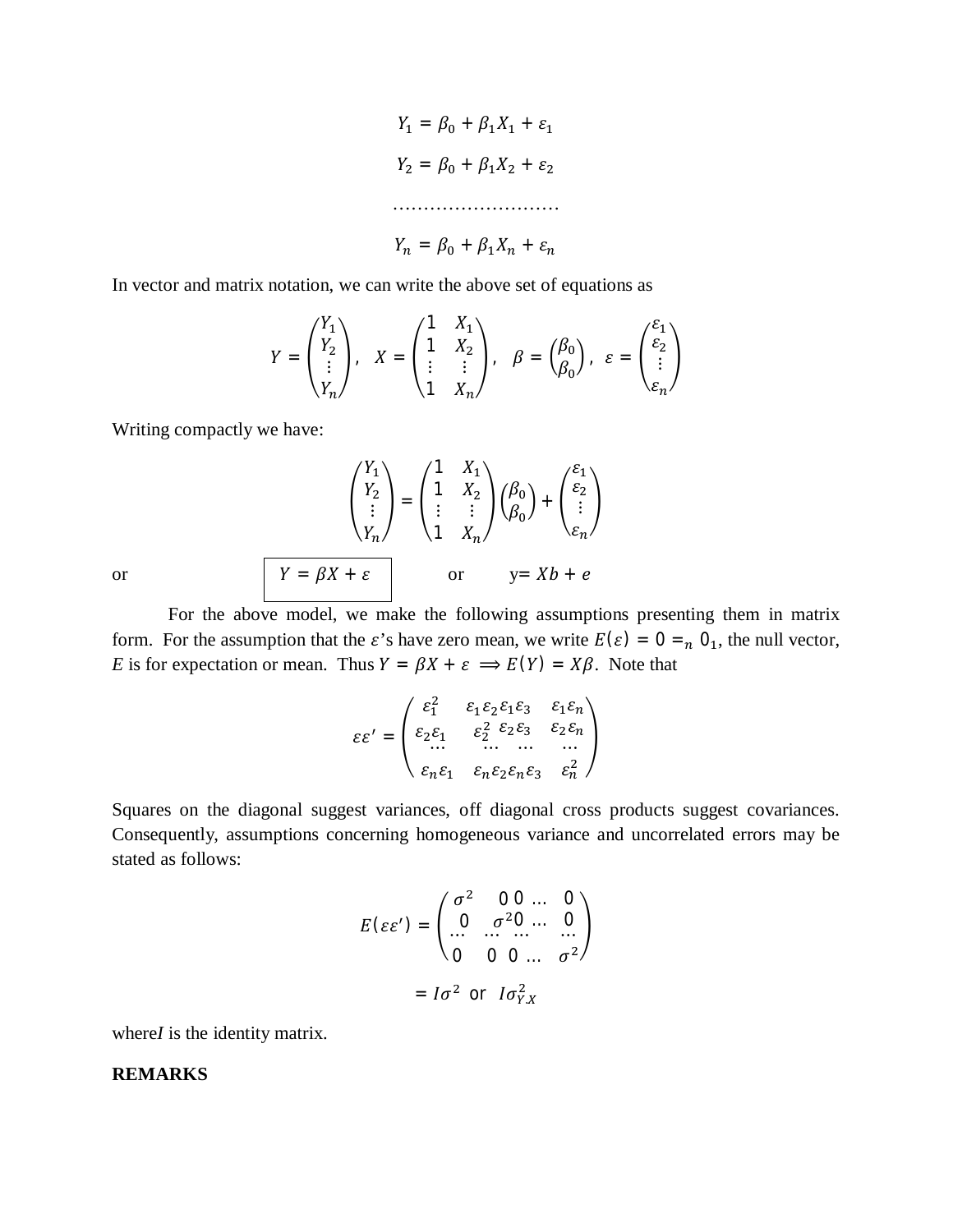- 1. From The sample,  $\beta$  is estimated by  $\hat{\beta}$  or *b*.
- 2. To estimate the population mean when  $X = X_0$ , we write  $X'_0 = (1 \ X_0)$  and the sample regression equation is

$$
\hat{\mu}_Y = X'_{0} \beta \text{ or } \hat{Y} = X'_{0} \hat{\beta}
$$

3.  $X'X$  is the matrix of the model given by  $X'X = \begin{pmatrix} n & \sum X_i \\ \sum Y_i & \sum Y_i^2 \end{pmatrix}$  $\sum X_i \sum X_i^2$ 2 x 2

4. 
$$
X'Y \text{ is a 2 x 1 where } X'Y = \left(\sum_{i=1}^{N} Y_i\right)_{2 \times 1}
$$

5. If X'X is nonsingular, its inverse  $(X'X)^{-1} = \frac{1}{\pi \sum x^2}$  $\frac{1}{n \sum X_i^2 - (\sum X_i)^2} \left( \frac{\sum X_i^2}{\sum X_i} - \sum X_i \right)$  $\left( \begin{array}{cc} \sum x_i & \sum x_i \\ -\sum x_i & n \end{array} \right)$ 

6. 
$$
\hat{\beta} = b = \left( \frac{\overline{Y} - \hat{\beta}_1 \overline{X}}{\sum X_i^2 - (\sum X_i)(\sum Y_i)/n} \right)
$$

7. By definition,  $e = Y - \hat{Y}$  is a deviation of the observation from the regression line. It is called a residual. We note that the sum of squares of the residual is a measure of the overall failure of the model to fit the data. We can write

$$
e'e = SS(residual)
$$

$$
= (Y - X\hat{\beta})'(Y - X\hat{\beta})
$$

$$
= Y'Y - \hat{\beta}'X'Y
$$

8. It will be shown that  $\sigma^2$  can be estimated using the simple residual sum of squares.

9. 
$$
SS \text{(model)} = \hat{\beta}' X'Y
$$

10. According to Gauss Markov, the model  $Y = \beta X + \varepsilon$  may also be denoted by  $(Y, \beta X, \sigma^2 I_n).$ 

# ESTIMATION  $(\boldsymbol{\beta}, \boldsymbol{\sigma^2})$  and properties

Basically, there are 4 methods of estimation which lead to the same estimator under certain frequently-used assumptions. All the four procedures are summarized in terms of the full rank model, where in  $Y = X\beta + \varepsilon$ , *X* has full column rank,  $E(Y) = X\beta$  and  $E(\varepsilon) = 0$ .

### 1. **Ordinary Least Square (OLS)**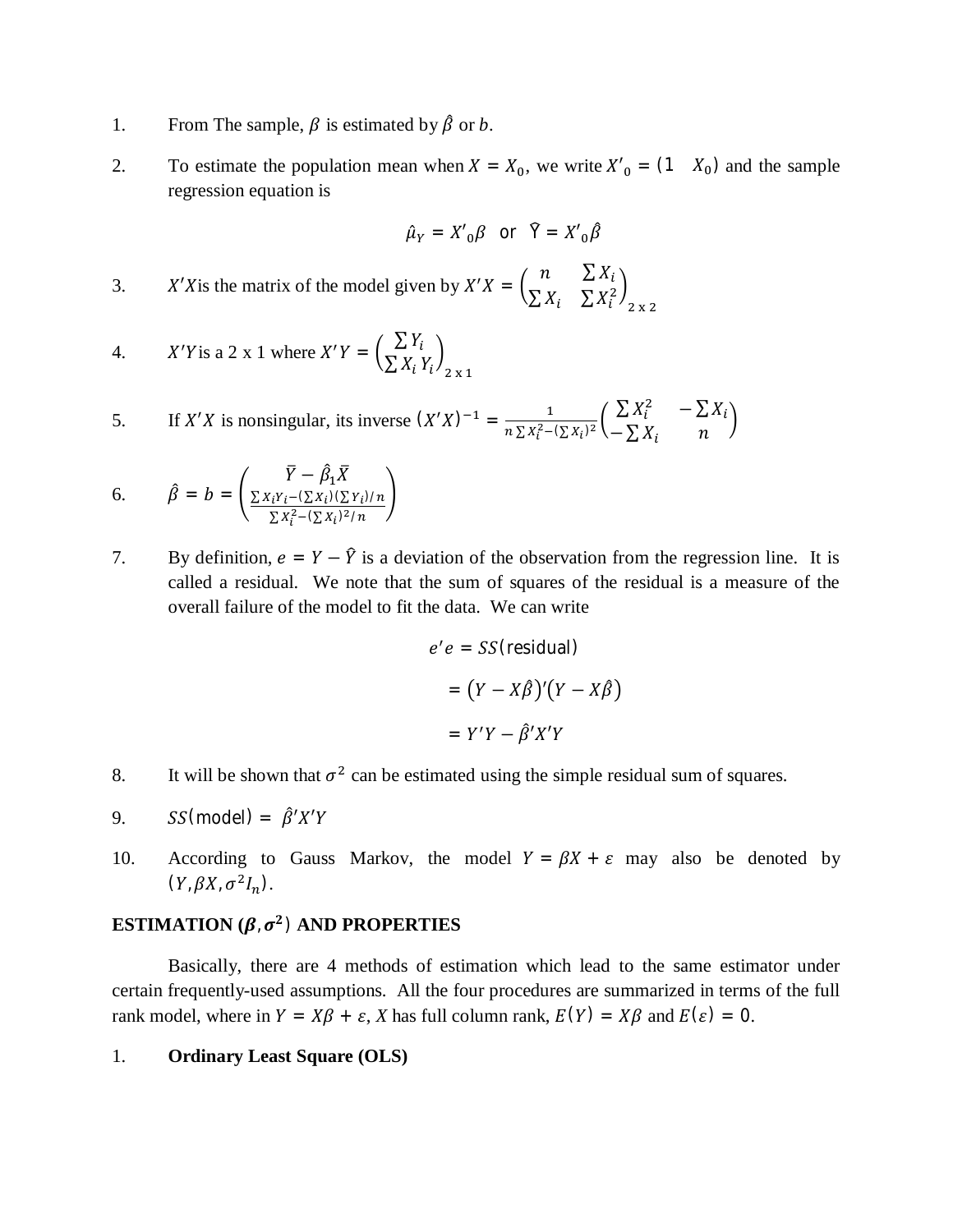This involves choosing  $\hat{\beta}$  or *b* as the value of  $\beta$  which minimizes the sum of squares of deviations of the observations from their expected value, i.e. choose  $\hat{\beta}$  as that  $\beta$  which minimizes

$$
Y = (\t) \sum_{i=1}^{N} [y_i - E(Y_i)]^2 = (Y - X\beta)'(Y - X\beta)
$$

The resulting estimator is, as we have seen  $\hat{\beta} = (X'X)^{-1}X'Y = \hat{b}$  (To be proved).

# 2. **Generalized Least Squares**

On assuming that the variance-covariance matrix of  $e$  is  $Var(e) = V$ , this method involves minimizing  $(Y - Xb)'V^{-1}(Y - Xb)$  with respect to *b*. This leads to

$$
\overleftrightarrow{b} = (X'V^{-1}X)^{-1}X'V^{-1}Y \text{ or } \overleftrightarrow{b} \text{ or } b^0
$$

**Remark:** When  $V = \sigma^2 I$ , the generalized and the OLS estimators are the same:  $\vec{b} = \hat{b}$ 

### 3. **Maximum Likelihood**

With least squares estimation no assumption is made about the form of the distribution of the random error terms in the model. On assuming that the errors, *e*'s are normally distributed with zero mean and variance-covariance matrix *V*, i.e.  $e \sim N(0, V)$ , the likelihood is

$$
L = (2\pi)^{-\frac{1}{2}p}|V|^{-\frac{1}{2}}\exp\left\{-\frac{1}{2}(Y-X\hat{\beta})'(V^{-1})(Y-X\hat{\beta})\right\}
$$

Maximizing with respect to  $\hat{\beta}$  is equivalent to solving  $\delta(log_e L)/\delta \hat{\beta} = 0$  which gives $b^0 = (X'V^{-1}X)^{-1}X'V^{-1}Y$ ; the same as generalized least squares estimator.

### 4. **BLUE: The Best Linear Unbiased Estimator**

We shall take this up fully.

### **TWO REMARKS (ABOUT THESE ESTIMATORS)**

- 1. Least squares estimation does not pre-suppose any distributional properties of the *e*'s other than finite zero means and finite variances.
- 2. M.I estimation under normality assumption leads to the same estimator,  $b^0$ , as generalized least squares; and this reduces to the ordinary least squares estimator *b* or  $\hat{\beta}$  when  $V = \sigma^2 I$ .

Again, from equation  $Y = \beta X + e$ ,  $e = Y - X\beta$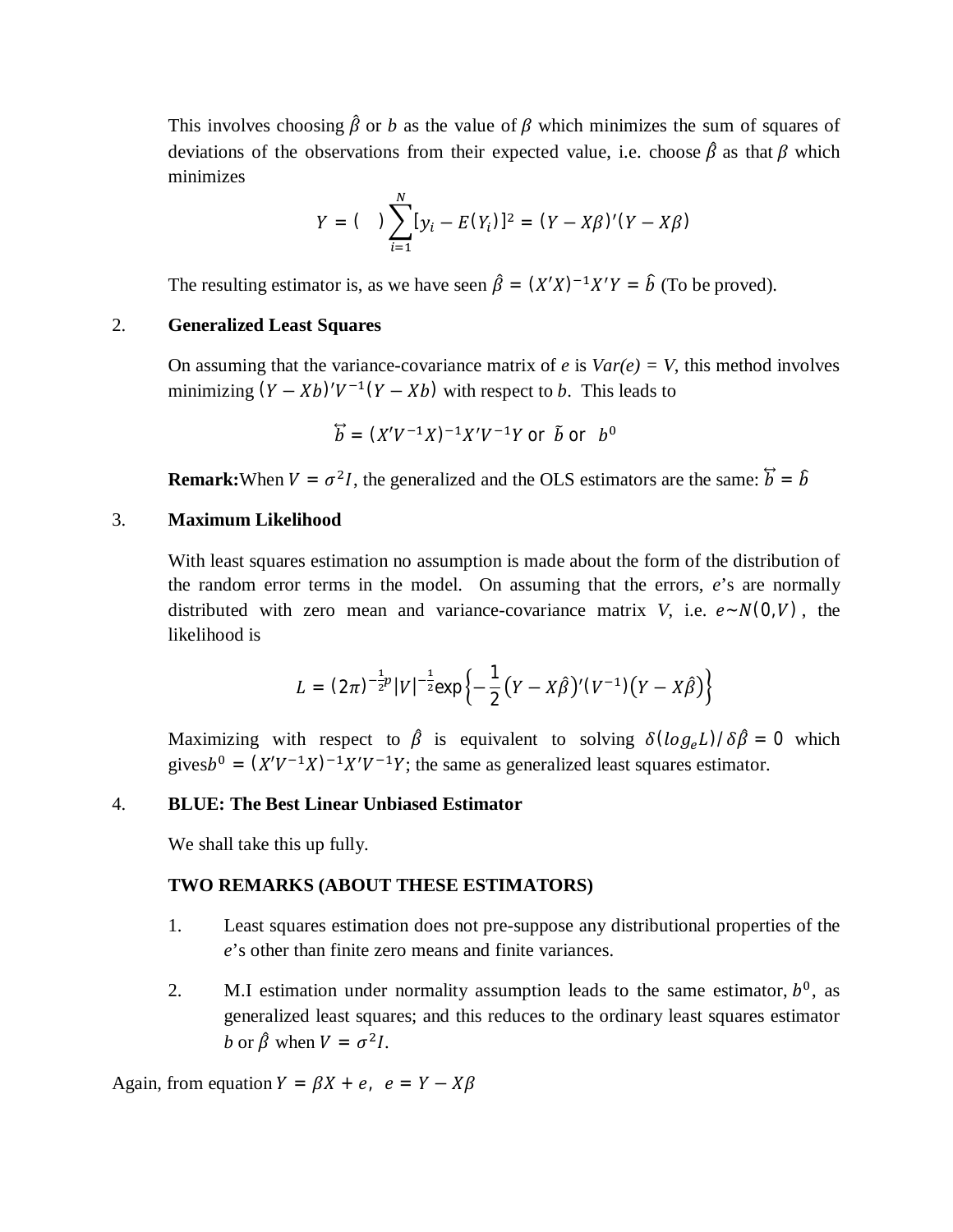$$
e'=(Y-X\beta)'
$$

Sum of squares of the observation,  $SS = e'e$ 

$$
SS = (Y - X\beta)^{V(Y - X\beta)} = e'e
$$
  
=  $Y'Y - Y'(X\beta) - (X\beta)'Y + (X\beta)'X\beta$   
=  $Y'Y - \beta XY - \beta'X'Y + \beta'X'X\beta$   
=  $Y'Y - 2\beta'X'Y + \beta'X'X\beta$  (1.4)

To estimate  $\beta$  by OLS, we differentiate (1.4) with respect to  $\beta$  and set resultant effect to zero to obtain an estimate  $\hat{\beta}$  or simply *b*.

$$
\frac{\delta s}{\delta \hat{\beta}} = 0 \Longrightarrow 2X'Y
$$
  

$$
\frac{\delta s}{\delta \hat{\beta}} = -XY' + \beta'X'X = 0
$$
  

$$
\beta'X'X = XY'
$$
 (1.5)

Premultiply (1.5) by  $(X'X)^{-1}$ , to get

$$
\hat{\beta}(X'X)^{-1}X'X = \hat{\beta}(X'X)^{-1}X'Y, \text{ where } I = (X'X)^{-1}X'X
$$

$$
\hat{\beta}I = (X'X)^{-1}X'Y
$$

$$
\hat{\beta} = (X'X)^{-1}X'Y
$$
(1.6)

# **1.3 Variance or Dispersion of Parameters in a Functional Regression Model**

Given 
$$
\hat{\beta} = (X'X)^{-1}X'Y
$$
  
\n
$$
V(\hat{\beta}) = V[(X'X)^{-1}X'Y]
$$
  
\n
$$
= V(M'Y) \text{where } M' = (X'X)^{-1}X'
$$
  
\n
$$
= M'V(Y)M \qquad M = X(X'X)^{-1}
$$
  
\n
$$
= (X'X)^{-1}X'V(Y)X(X'X)^{-1} \text{where } V(Y) = \sigma^2
$$
  
\n
$$
= (X'X)^{-1}X'\sigma^2X(X'X)^{-1}
$$
  
\n
$$
= \sigma^2(X'X)^{-1}X'X(X'X)^{-1}
$$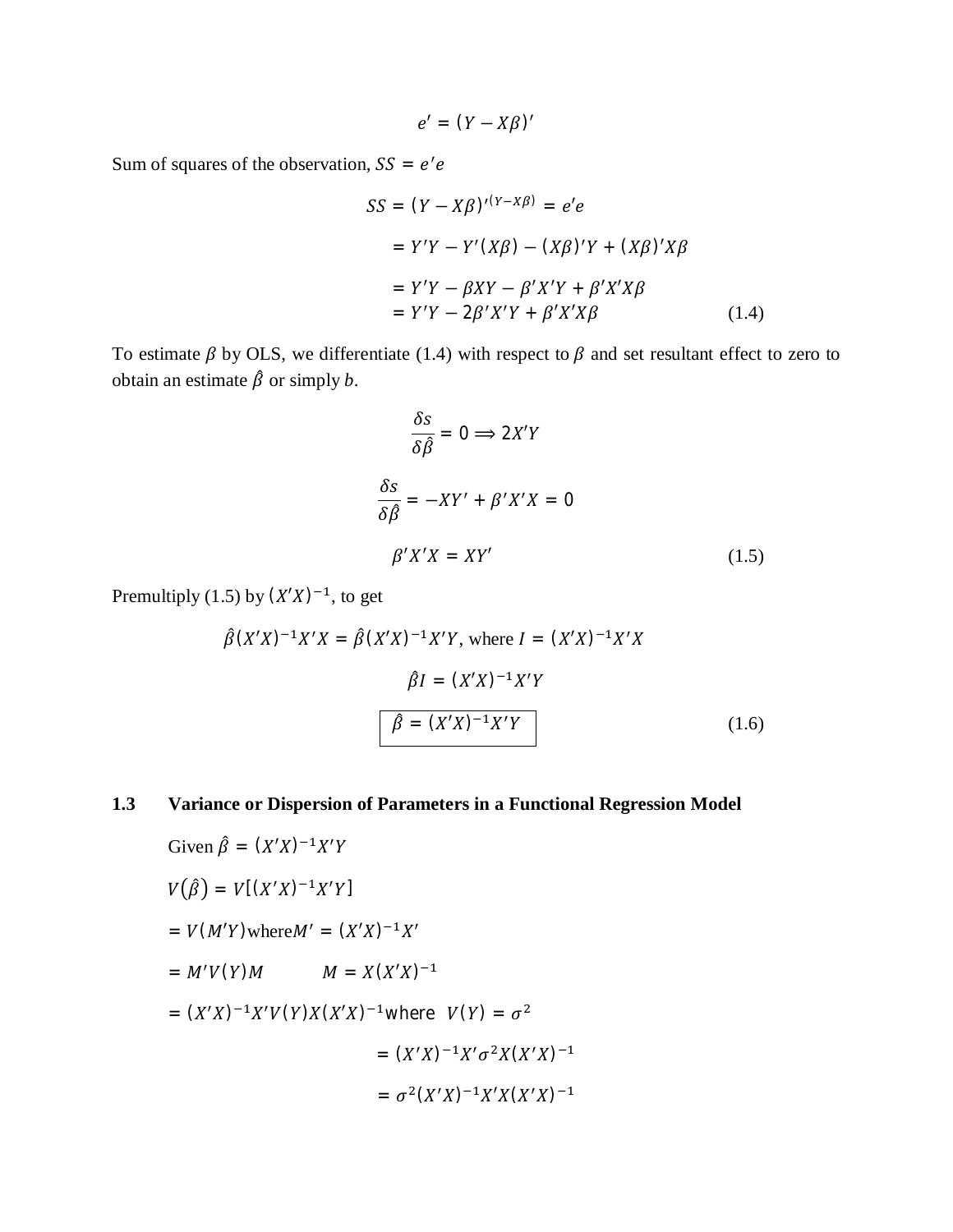$$
= \sigma^2 i (X'X)^{-1}
$$

$$
V(\hat{\beta}) = \sigma^2 (X'X)^{-1}
$$
(1.7)

## **1.4 Properties of Least Square Estimator**

One of the properties of a good estimator is unbiasedness. From a Gauss-Markov model  $(Y, X\beta, \sigma^2 I_n)$  where the estimate of  $\beta$  is  $\hat{\beta} = (X'X)^{-1}X'Y$ . It can be investigated if  $\hat{\beta}$  is unbiased of  $\beta$ , where it is required to show that  $E(\hat{\beta}) = \beta$ 

$$
E(\hat{\beta}) = E[(X'X)^{-1}X'Y] \quad \text{where } Y = X\beta
$$
  
= 
$$
E[(X'X)^{-1}X'X\beta]
$$
  
= 
$$
E[I\beta]
$$
  

$$
E(\hat{\beta}) = \beta
$$
 (1.8)

# **1.5 Estimation of Variance,** $\sigma^2$

### **1.5.1 Residual Error Sum of Square**

The residual vector can be stated as original – predicted value

$$
Y - \hat{Y} = Y - E(Y) \qquad Y = X\hat{\beta}
$$
  
\n
$$
Y - X\hat{\beta} \text{where } \hat{\beta} = (X'X)^{-1}X'Y, \text{ we have } Y - X(X'X)^{-1}X'Y
$$
  
\n
$$
[I - X(X'X)^{-1}X']Y \qquad (1.7)
$$

by denoting  $I - X(X'X)^{-1}X'$  by M, we have MY, M is idempotent symmetric matrix

$$
M'M = MM = M \qquad MX = 0
$$
  

$$
[I - X(X'X)^{-1}X']X = 0
$$
  

$$
X - X(X'X)^{-1}X'X
$$
  

$$
X - X = 0 \text{ required}
$$
  

$$
(Y - \hat{Y})'(Y - \hat{Y})
$$

$$
SSE = (Y - \hat{Y})'(Y - \hat{Y})
$$

$$
= (MY)'(MY)
$$

$$
= Y'M'MY
$$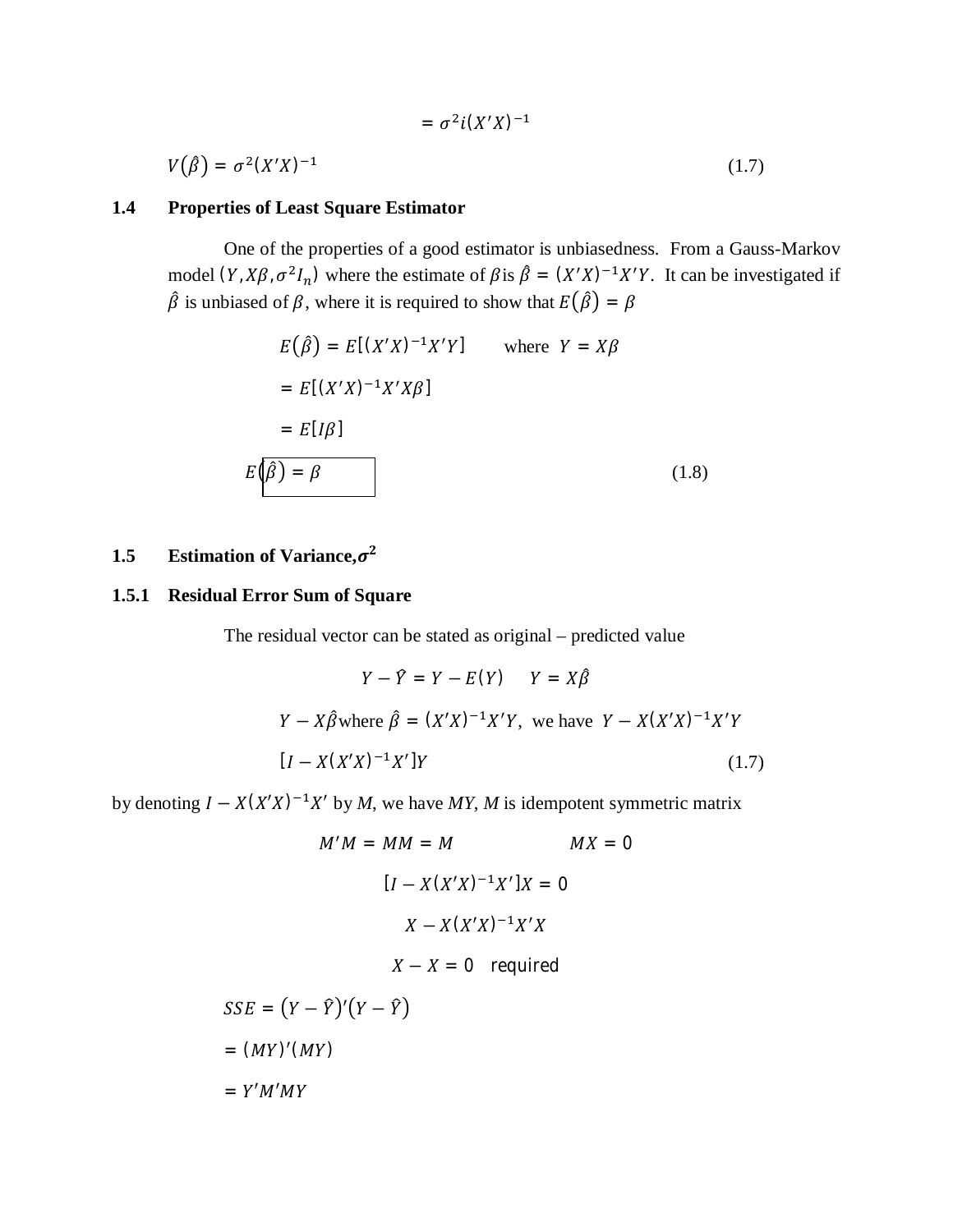$$
= Y'MY
$$
  
\n
$$
SSE = Y'[1 - X(X'X)^{-1}X']Y
$$
  
\n
$$
= Y'Y - Y'X(X'X)^{-1}X'Y
$$
  
\n
$$
= Y'Y - (X'X)^{-1}X'YX'Y = Y'Y - \hat{\beta}X'Y
$$
\n(1.9)

# **1.5.2** Estimating  $\sigma^2$

 $SSE = Y'[I - X(X'X)^{-1}X']Y$  since  $Y \sim N(X\beta, \sigma^2)$ If there exist  $X \sim N(\mu, V)$ , then

$$
E(X'AX) = tr(AV) + \mu' A\mu
$$

# **Proof:**

Given 
$$
E(X) = \mu
$$
,  $Var(X) = V$   
\n
$$
V(X) = E[X - \mu][X - \mu]'
$$
\n
$$
= E[X'X - X\mu' - \mu X' + \mu\mu']
$$
\n
$$
= E[X'X] - [X\mu'] - E[\mu X'] + E(\mu\mu')
$$
\n
$$
= E[X'X] - E(X)\mu' - \mu E(X') + \mu\mu'
$$
\n
$$
= E[X'X] - \mu\mu' - \mu\mu' + \mu\mu'
$$
\n
$$
= E[X'X] - \mu\mu' = E(X'X) = V + \mu\mu'
$$
\n(1.10)  
\n
$$
AX] = E[tr(X'AX)]
$$

 $E[X']$ 

$$
= E[tr(AXX')]
$$

$$
= tr[AE(XX')]
$$

$$
= tr[A(V + \mu\mu')]
$$

$$
= tr(AV) + tr(\mu'A\mu)
$$

$$
= tr(AV) + \mu'A\mu
$$

Applying this theorem and noting that  $Y = X$ 

$$
A = [I - X(X'X)^{-1}X'], \quad \mu = X\beta, \quad V = \sigma^2 I
$$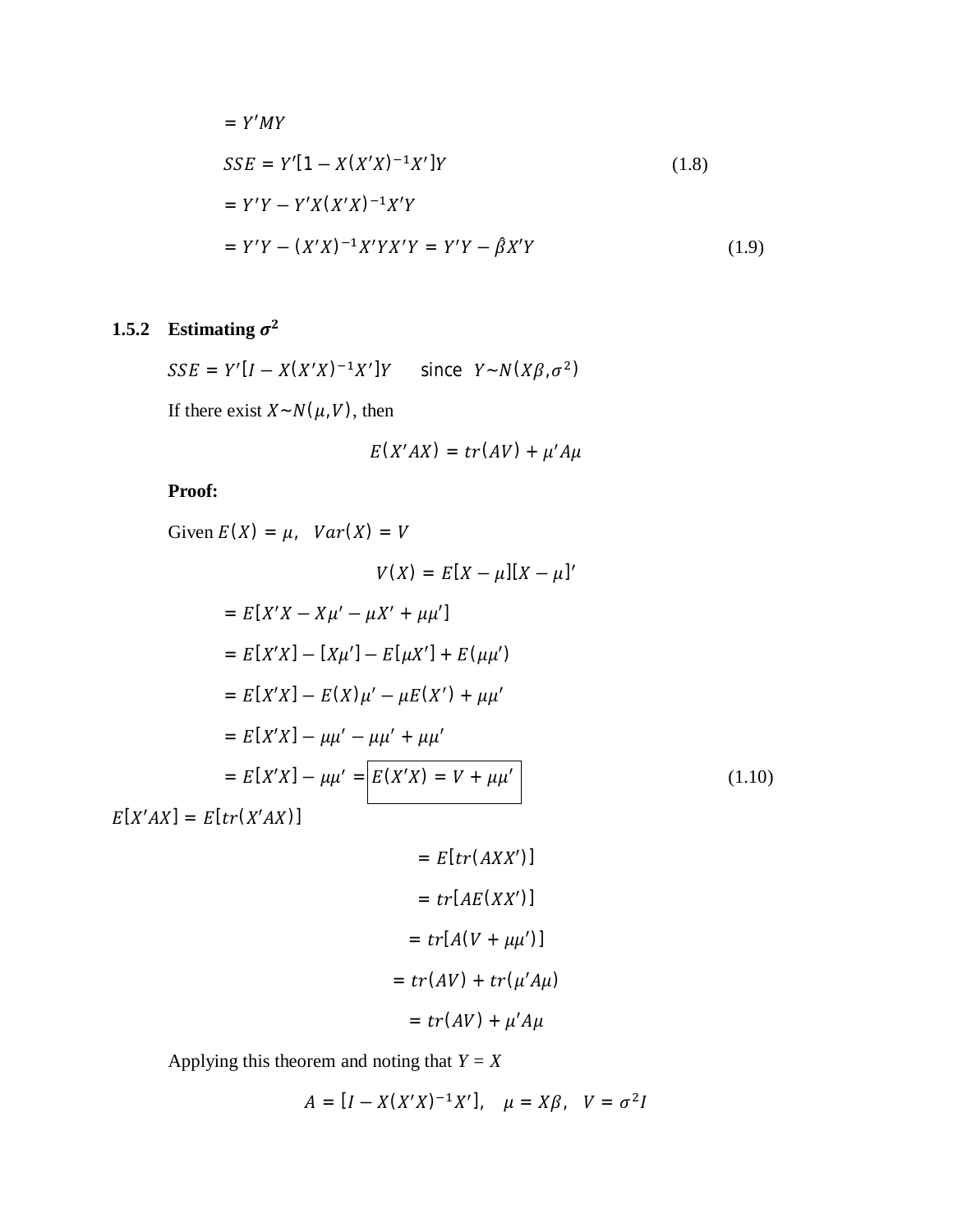$$
E(SSE) = tr[I - X(X'X)^{-1}X']\sigma^{2}I + \beta'X'[I - X(X'X)^{-1}X']X\beta
$$

#### **PROOFS ON GLM's**

Assumption:

A linear relationship between a variable *Y* and  $k-1$  explanatory variables  $X_2, X_3, \ldots, X_k$ and a disturbance term *U*. If we have a sample of *n* observations on *Y* and the *X*'s we can write

$$
Y_i = \beta_1 + \beta_{2i} X_{2i} + \beta_{3i} X_{3i} + \dots + \beta_k X_{ki} + U_i, \quad i = 1, 2, \dots, n
$$
 (1)

or  $Y = X\beta + \mu$  (2)

$$
Y = \begin{pmatrix} Y_1 \\ Y_2 \\ \vdots \\ Y_n \end{pmatrix}, \quad X = \begin{pmatrix} 1 & X_{21} \cdots & X_{k1} \\ 1 & X_{22} \cdots & X_{k2} \\ \vdots & & \vdots \\ 1 & X_{2n} \cdots & X_{kn} \end{pmatrix}
$$

$$
\beta = \begin{bmatrix} \beta_1 \\ \beta_2 \\ \vdots \\ \beta_k \end{bmatrix}, \quad U = \begin{bmatrix} U_1 \\ U_2 \\ \vdots \\ U_n \end{bmatrix}
$$
(3)

 $E(U) = 0$ ,  $E(UU') = \sigma^2 I$ , Xhas rank  $k < n$ , X is a set of fixed numbers.

$$
E(UU') = \begin{bmatrix} E(U_1^2) & E(U_1U_2) \cdots & E(U_1U_n) \\ E(U_2U_1) & E(U_2^2) & \cdots & E(U_2U_n) \\ \vdots & & & \vdots \\ E(U_nU_1) & E(U_nU_2) \cdots & E(U_n^2) \end{bmatrix} = \begin{bmatrix} \sigma^2 & 0 & \cdots & 0 \\ 0 & \sigma^2 & \cdots & 0 \\ \vdots & & & \vdots \\ 0 & 0 & \cdots & \sigma^2 \end{bmatrix}
$$
(4)

# **PROOF OF LEAST SQUARES ESTIMATES**

Let  $\beta =$ ⎣ ⎢ ⎢  $\int_{0}^{\hat{\beta}_1}$  $\hat{\beta}_2$ ⋮  $\beta_k$  ,  $\overline{\phantom{a}}$  $\overline{\phantom{a}}$ ⎤ denote a column vector of estimates of  $\beta$  then

$$
Y = X\hat{\beta} + e \tag{5}
$$

Where *e*denotes the column vectors of *n* residuals  $Y - X\hat{\beta}$ 

$$
e'e = \sum_{i=1}^n e_i^2
$$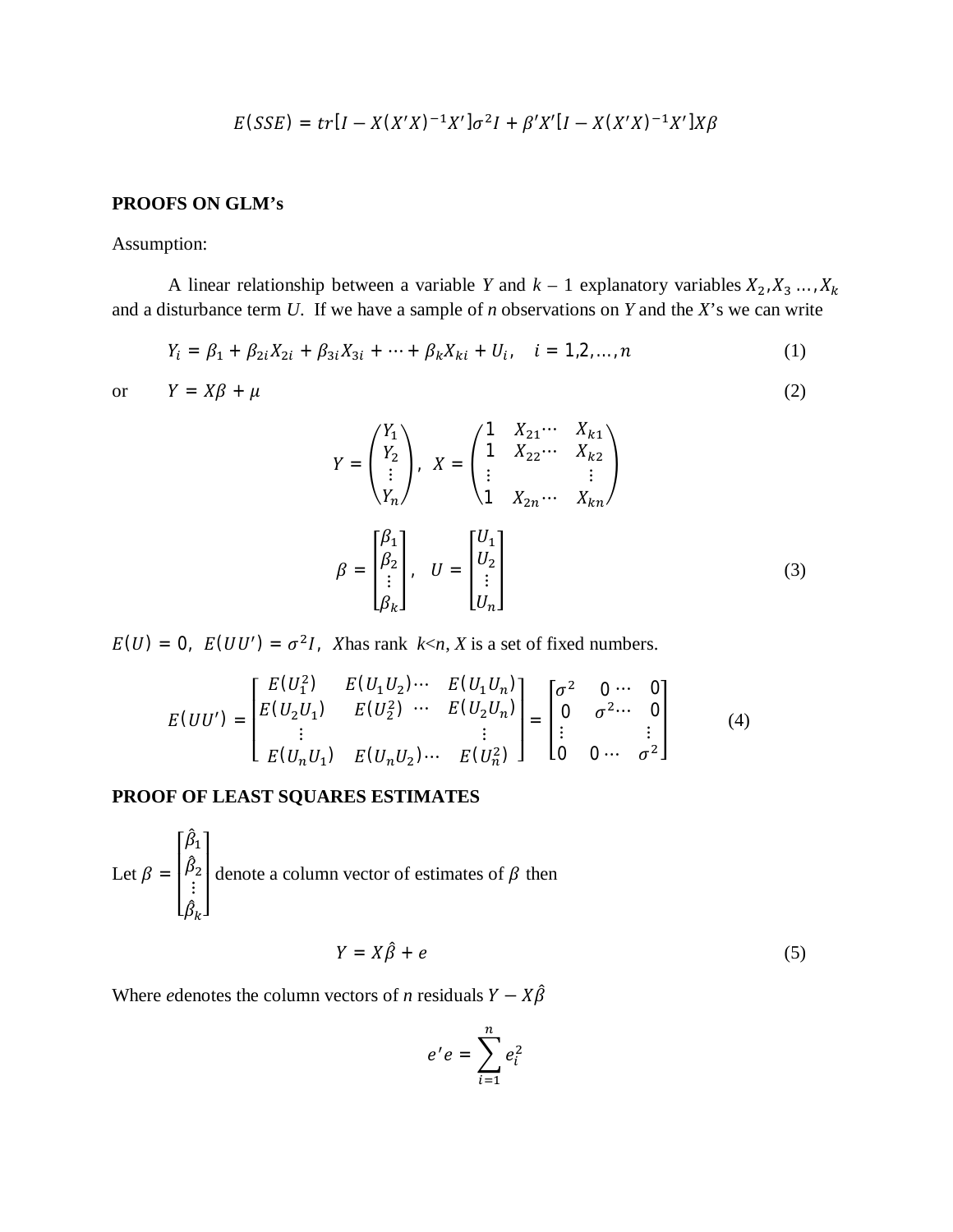$$
= (Y - X\hat{\beta})'(Y - X\hat{\beta})
$$
  
= Y'Y - 2\hat{\beta}'X'Y + \hat{\beta}'X'X\hat{\beta} (6)

Since  $\hat{\beta}' X' Y$  is a scalar and thus equal to its transpose  $Y' X \hat{\beta}$ .

To find the value of  $\hat{\beta}$  which minimizes the sum of squared residuals, we differentiate (6)

$$
\frac{\partial}{\partial \hat{\beta}}(e'e) = -2X'Y + 2X'X\hat{\beta}
$$

Equating to 0 gives

$$
X'X\hat{\beta} = X'Y
$$
  
\n
$$
\Rightarrow \hat{\beta} = (X'X)^{-1}X'Y
$$
 (7)

This is the fundamental result for the least squares estimators. Alternatively, we can write

$$
\frac{\partial}{\partial \hat{\beta}} (e'e) = -2YX' + 2\hat{\beta}'X'X \text{ which gives}
$$

$$
\hat{\beta}' = Y'X(X'X)^{-1}
$$

Transposing both sides of this last result takes us back directly to the fundamental result given by (7).

# **MEAN AND VARIANCE OF**  $\hat{\beta}$

$$
\hat{\beta} = (X'X)^{-1}X'Y \tag{i}
$$

But  $Y = X\beta + \varepsilon$  (ii)

Using (ii) in (i) by substituting for *Y* we obtain

$$
\hat{\beta} = (X'X)^{-1}X'(X\beta + \varepsilon)
$$
\n
$$
= (X'X)^{-1}X'X\beta + (X'X)^{-1}X'\varepsilon
$$
\n
$$
= \beta + (X'X)^{-1}X'\varepsilon
$$
\n
$$
E(\hat{\beta}) = E[(X'X)^{-1}X'\varepsilon]
$$
\n
$$
= E(\beta) + E[(X'X)^{-1}X'\varepsilon]
$$
\n
$$
= E(\beta) + (X'X)^{-1}X'.E(\varepsilon)
$$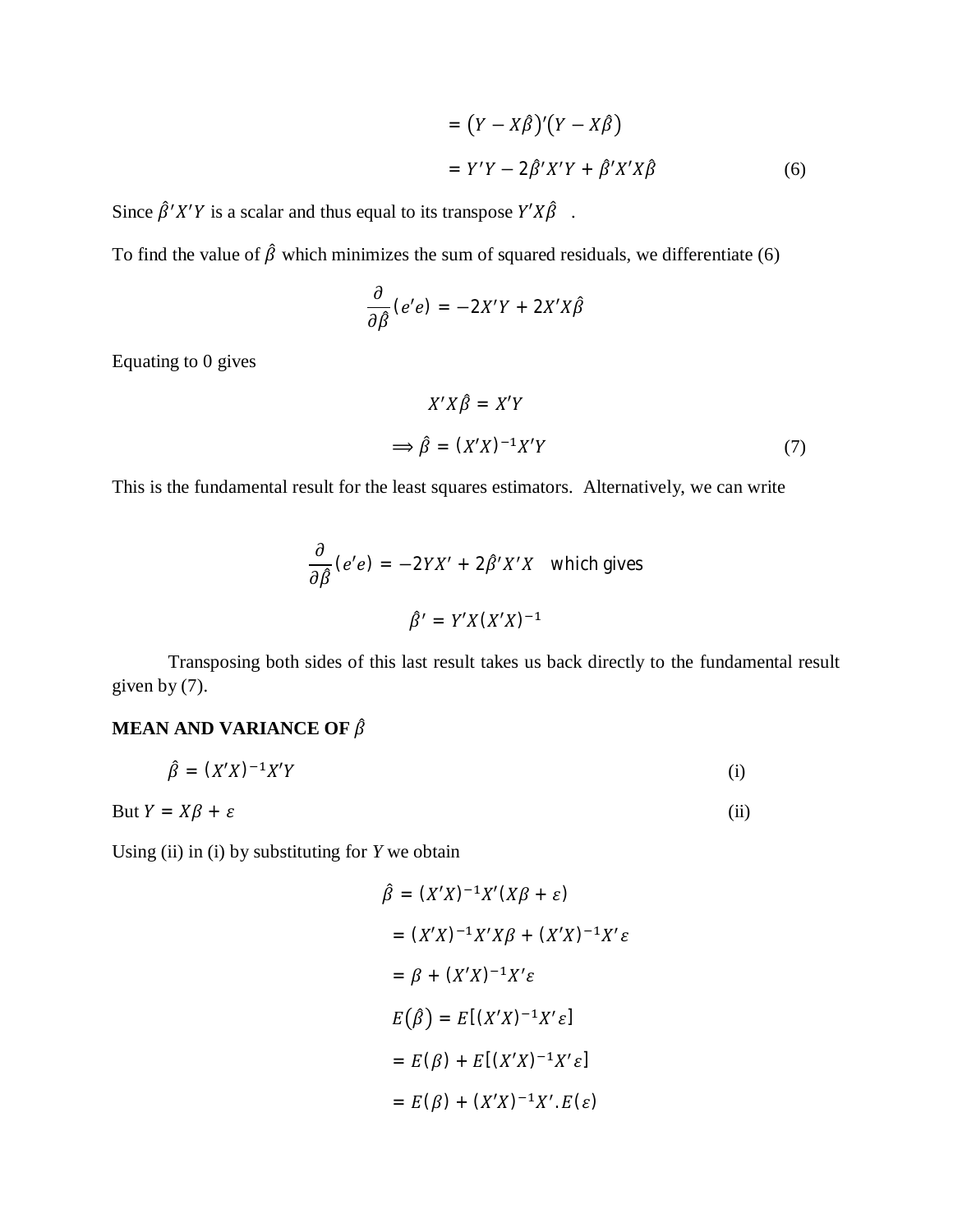$= E(\beta)$ 

 $=$   $\beta$  showing that  $\alpha$  is an unbiased estimator of  $\alpha$ 

$$
V(\hat{\beta}) = V[(X'X)^{-1}X'Y] \text{from (i) above}
$$

Let  $A' = (X'X)^{-1}X'$ , then add  $A = X(X'X)^{-1}$ 

$$
V(\hat{\beta})=V(A'Y)
$$

 $= A'V(Y)A$ 

$$
= (X'X)^{-1}X'\sigma^2X(X'X)^{-1}
$$

$$
= \sigma^2(X'X)^{-1}X'X'X(X'X)^{-1}
$$

$$
= \sigma^2I(X'X)^{-1}
$$

 $= \sigma^2 (X'X)^{-1}.$ 

### **PROPERTIES OF A GENERALIZED INVERSE**

In our study of generalized linear models and statistical inference, a matrix of the form *X'X* often occurs. Suppose we take our matrix *A* to be *X'X*. We now state four (4) useful properties of *X'X* as follows:

**Theorem:** When *G* is a generalized inverse of *X'X*, then

- (i)  $G'$  is also a generalized inverse of  $X'X$ ;
- (ii)  $XGX'X = X$  i.e.  $GX'$  is a generalized inverse of X;
- (iii)  $XGX'$  is invariant to G
- (iv)  $XGX'$  is symmetric, whether *G* is or not.

### **Proof:**

(i) By definition, *G* satisfies

 $X'XGX'X = X'X$ 

Transposing gives

$$
X'XG'X'X = X'X
$$
 proved.

(ii) $\&$ (iii) will be proved later since we need a lemma to be able to prove this.

Proof of property iv now follows

(iv) Let*S* be a symmetric generalized inverse of  $X'X$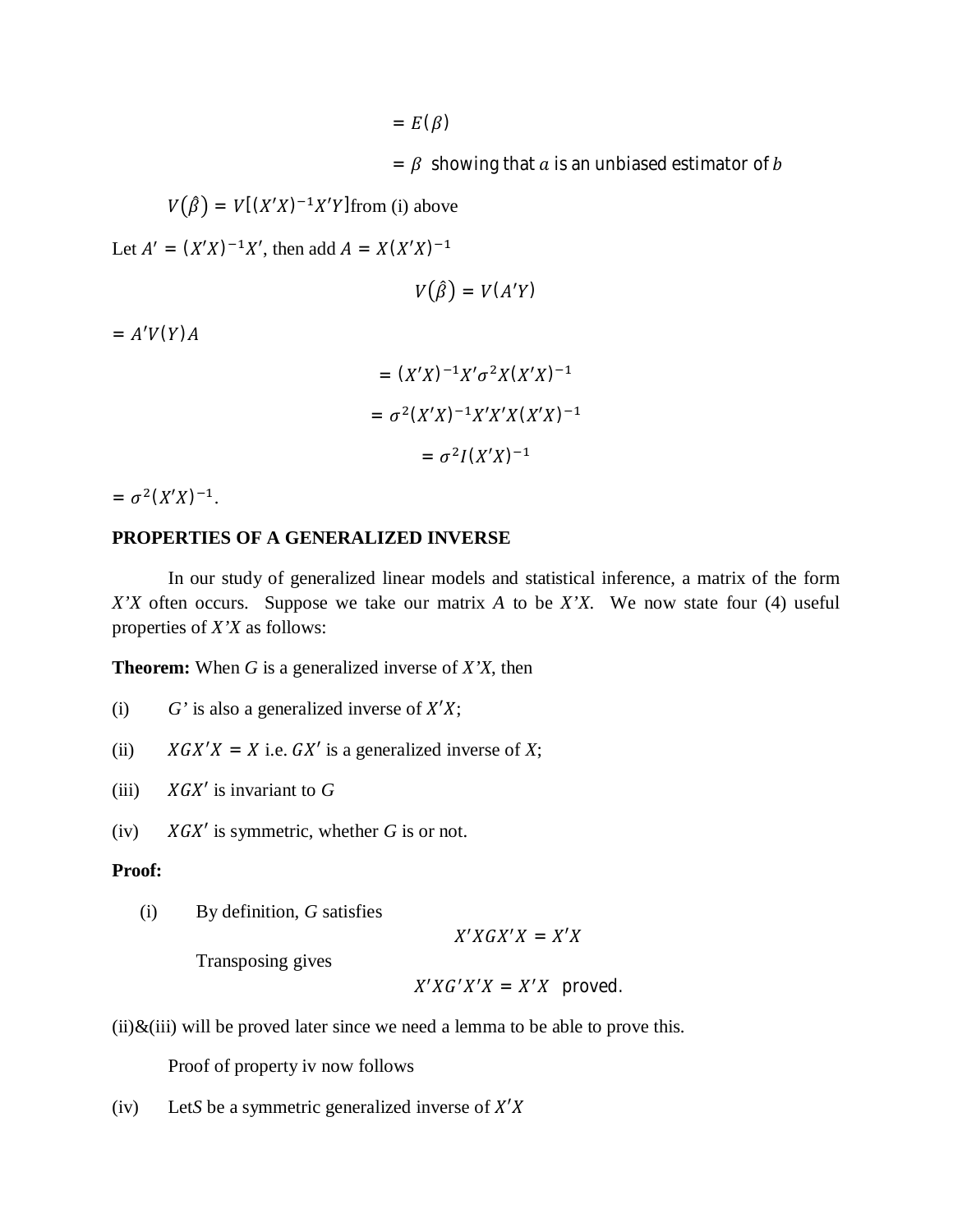Then  $X S X'$  is symmetric

But  $XSX' = XaX'$  and therefore  $XGX'$  is symmetric. Hence the theorem is proved.

# **Lemma 1:**

 $PX'X = QX'X$ implies $PX' = QX'$ 

Using this lemma, we now prove (iii) i.e.  $XaX'$  is invariant to  $G$ .

**Proof:** Suppose *F* is some other generalized inverse, different from *G*.

Then (ii) gives  $XGX'X = XFX'X$ . Applying this lemma 1, we have  $XGX' = XFX'$  showing that  $XGX'$  is the same for all *g*-inverse of  $X'X$ .

# **Another Procedure**

In the last procedure just described and verified (or proved), we stated that the matrix *A* was partitioned such that its leading minor is of rank *r* where *r* is the rank of *A*. in this method, which is about to be described, there is no need for the non-singular minor of order  $r$  to be in the leading position. Hence, an algorithm for finding a generalized inverse of *A* is as follows:

- (i) In *A*, of rank *r*, find any non-singular minor of order *r*. Call it *M*.
- (ii) Invert *M* and transpose the inverse:  $(M^{-1})'$
- (iii) In *A* replace each element of *M* by the corresponding element of  $(M^{-1})'$
- (iv) Replace all other elements of *A* by zero
- (v) Transpose the resulting matrix. The result is *G*, a generalized inverse of *A*.

### **REMARKS AND PROPERTIES**

In general, the algorithm must be carried out as described in steps (i) to (v). One case where it can be simplified is when *A* is symmetric  $(A = A')$ . Then only principal minor of *A* is symmetric and the transposing in both (iii) and (v) can be ignored. The algorithm can then become as follows:-

- (i) In *A*, of rank *r* and symmetric, find any non-singular principal minor of order *r*. Call it *M*.
- (ii) Invert *M*
- (iii) In *A* replace each element of *M* by the corresponding element of  $M^{-1}$ .
- (iv) Replace all other elements of *A* by zero. The result is *G*, a generalized inverse of *A*.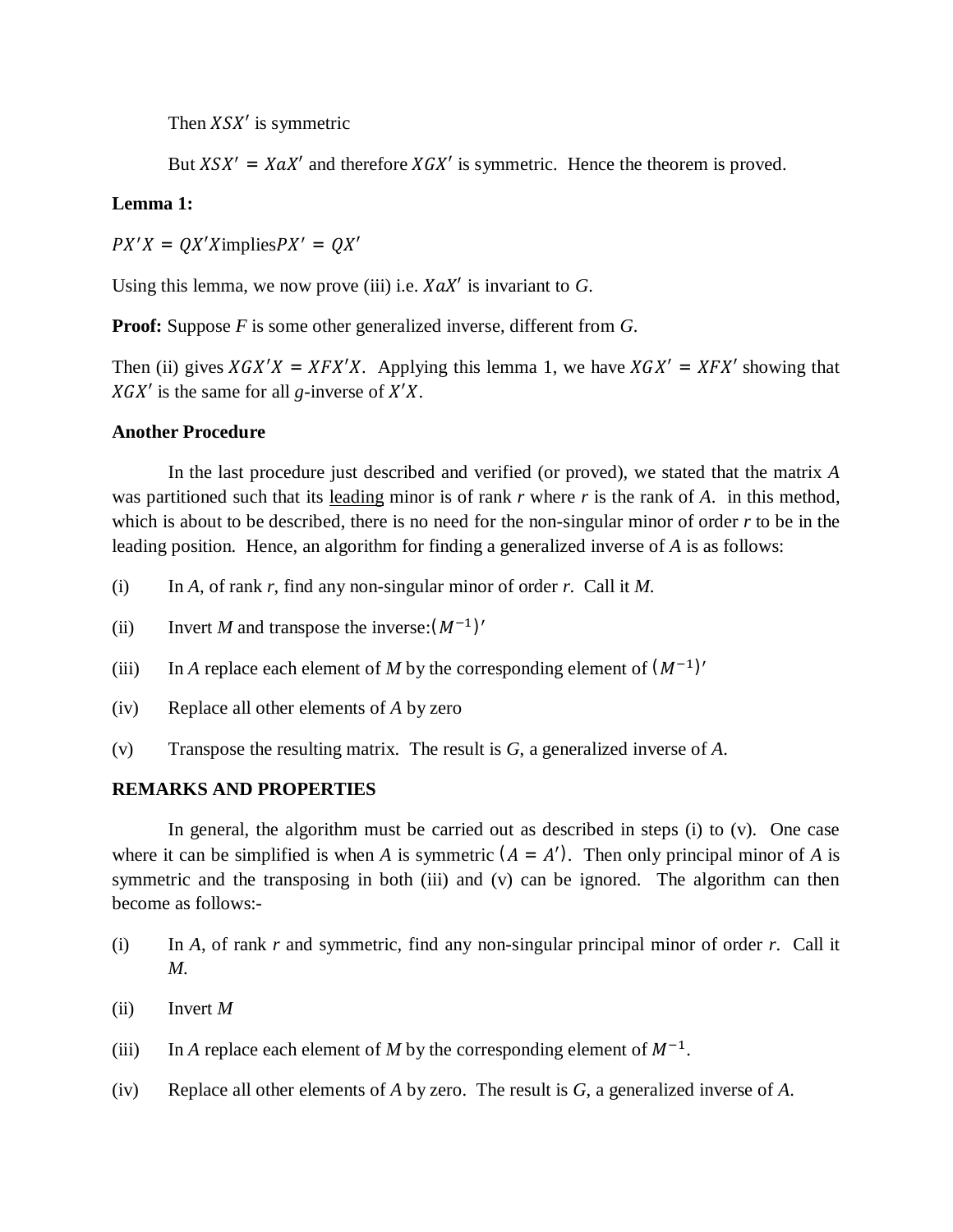We now state and prove where necessary the properties of a generalized inverse.

# THE GENERAL LINEAR HYPOTHESIS FOR THE MODEL  $(Y, X\beta, \sigma_n^2)$

Let us consider the general hypothesis given by

$$
H: k'b = m \tag{1}
$$

where*b* is the  $k + 1$  order vector of parametes of the model;

 $k$ <sup>'</sup> is any matrix of *s* rows and  $k + 1$  columns; and

*m* is a vector of order *s* of specified constants.

# **Remarks:**

- (a) One limitation of k' is that it must have full row rank i.e.  $r(k') = s$
- (b) Four hypotheses of particular interest of which equation (1) above is the general form are:
	- (i)  $H: b = 0$ , the hypothesis that all elements of *b* are zero.
	- (ii)  $H: b = b_0$ , the hypothesis that  $b_i$  and  $b_{i0}$  for  $i = 0, 1, 2, ...$  k, i.e. that each  $b_i$  is equal to some specified value  $b_{i0}$
	- (iii)  $H: \lambda' b = m$ , that some linear combination of the elements of *b* equals a specified constant

(iv)  $H: b_q = 0$ , that some of the  $b_i$ 's, *q* of them where  $q \lt k$ , are zero.

We now develop the *F*-statistic to test the hypothesis  $H: k'b = m$ . We already have the following:

$$
y \sim N(Xb, \sigma^2 I)
$$

$$
\hat{b} = (X'X)^{-1}X'y
$$

and  $\hat{b} \sim N[b, (X'X)^{-1}\sigma^2]$ 

Therefore  $k' \hat{b} - m \sim N[k'b - m, k'(X'X)^{-1}k\sigma^2]$ .

Also it is true that when *x* is  $N(\mu, \nu)$  then  $z'Ax$  is  $\chi^2 \left[ r(A) \frac{1}{2} \right]$  $\frac{1}{2}$ ' $\mu'$ A $\mu$ ] if and only if AV is idempotent, the following quadratic, in  $k' \hat{b} - m$ , using  $[k'(X'X)^{-1}k]^{-1}$  as the matrix of the quadratic, has a  $\chi^2$  distribution: if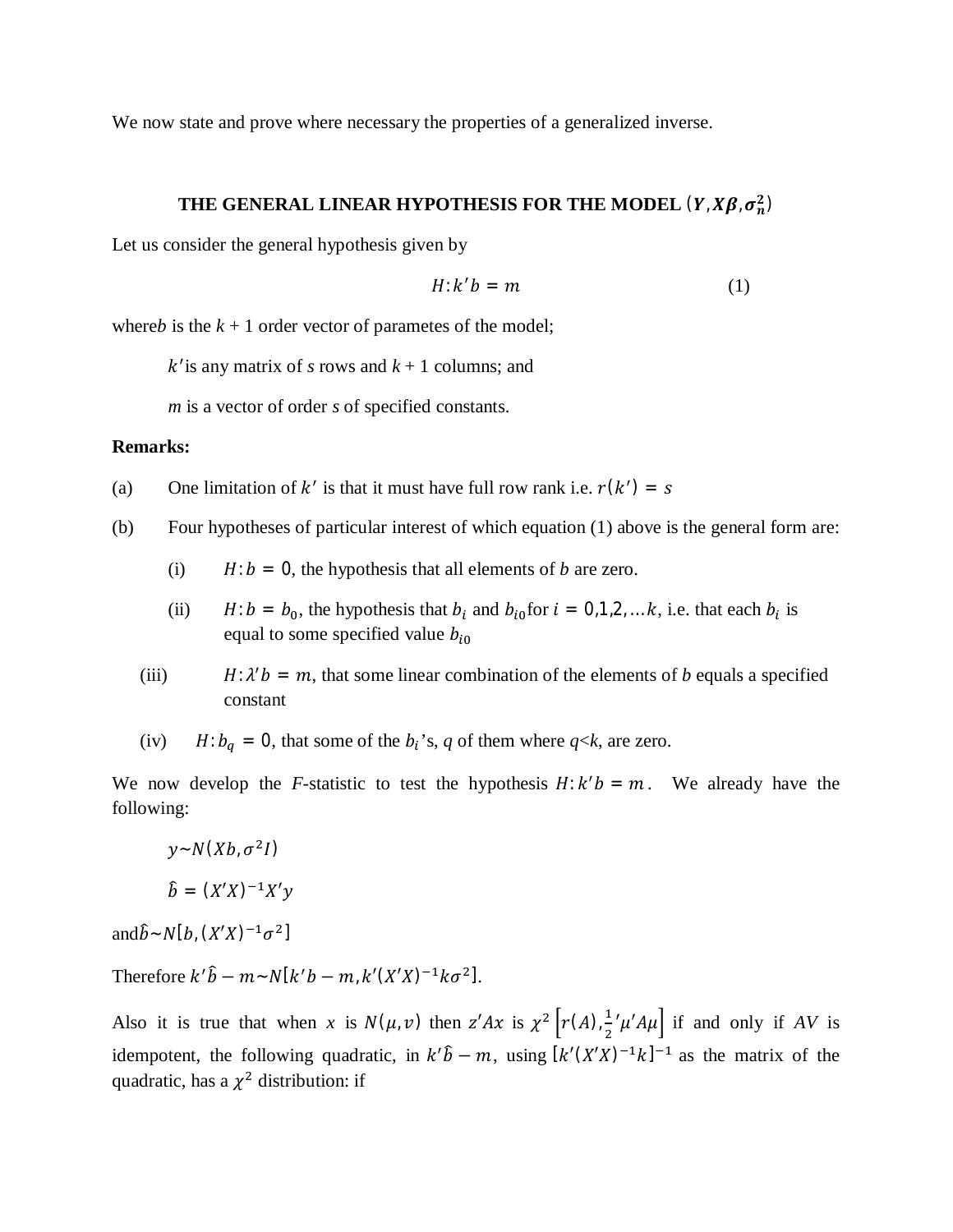$$
Q = (k'\hat{b} - m)'[k'(X'X)^{-1}k]^{-1}(k'\hat{b} - m)
$$
  
Hence,  $Q/\sigma^2 \sim \chi^2 \{s, (k'b - m)'[k'(X'X)^{-1}k]^{-1}(k'b - m)/2\sigma^2\}$  (2)

The independence of *Q* and *SSE* is not shown when  $x \sim N(u, \mu)$  the quadratic forms  $X'AX$ and  $X'BX$  are distributed independently if and only if  $AVB = 0$  (or, equivalently,  $BVA = 0$ ). To do this, we first express *Q* and *SSE* as quadratic forms of the same normally distributed random variable, noting initially that the inverse of  $k'(X'X)^{-1}k$  used in (2) exists because k' has full row rank and X'X is symmetric. Then, on replacing  $\hat{b}$ by  $(X'X)^{-1}X'y$ , equation (2) for *Q* becomes

$$
Q = [k'(X'X)^{-1}X'y - m]'[k'(X'X)^{-1}k]^{-1}[k'(X'X)^{-1}X'y - m]
$$

Therefore,

$$
k'(X'X)^{-1}X'y - m = k'k'(X'X)^{-1}X'[y - Xk(k'k)^{-1}m]^{-1}
$$

and so

$$
Q = [y - Xk(k'k)^{-1}m]'X(X'X)^{-1}k[k'(X'X)^{-1}k]^{-1}xk'(X'X)^{-1}X'[y - xk(k'k)^{-1}m].
$$

Now consider the error sum of squares

$$
SSE = y'[1 - Xk'(X'X)^{-1}X']y.
$$

Because the products  $X'[1 - X(X'X)^{-1}X']$  and  $[1 - X(X'X)^{-1}X']X$  are both null, *SSE* can be written as

$$
SSE = [y - Xk(k'k)^{-1}m]'[1 - X(X'X)^{-1}X'][y - Xk(k'k)^{-1}m].
$$

Both *Q* and *SSE* have now been expressed as quadratics in the vector  $y - Xk(k'k)^{-1}m$ . Although we already know that  $Q/\sigma^2$  and  $SSE/\sigma^2$  have  $\chi^2$  distributions, this is further seen form their being quadratics in  $y - Xk(k'k)^{-1}m$  which is normally distributed vector; and the matrix in each quadratic is idempotent. But, more importantly, the product of the two matrices is null

$$
[1 - X(X'X)^{-1}X']X(X'X)^{-1}k[k'(X'X)^{-1}k]^{-1}k'(X'X)^{-1}X' = 0
$$

Therefore, by the independence of *Q* and *SSE* as illustrated above, *Q* and *SSE* are distributed independently. Hence

$$
F(H) = \frac{Q/s}{SSE/[N - r(X)]} = Q/S\sigma^2
$$

$$
\sim F'\{S, N - r(X), (k'b - m)'[k'(X'X)^{-1}k]^{-1}(k'b - m)/2\sigma^2\}
$$
(3)

and under the null hypothesis  $H: k'b = m$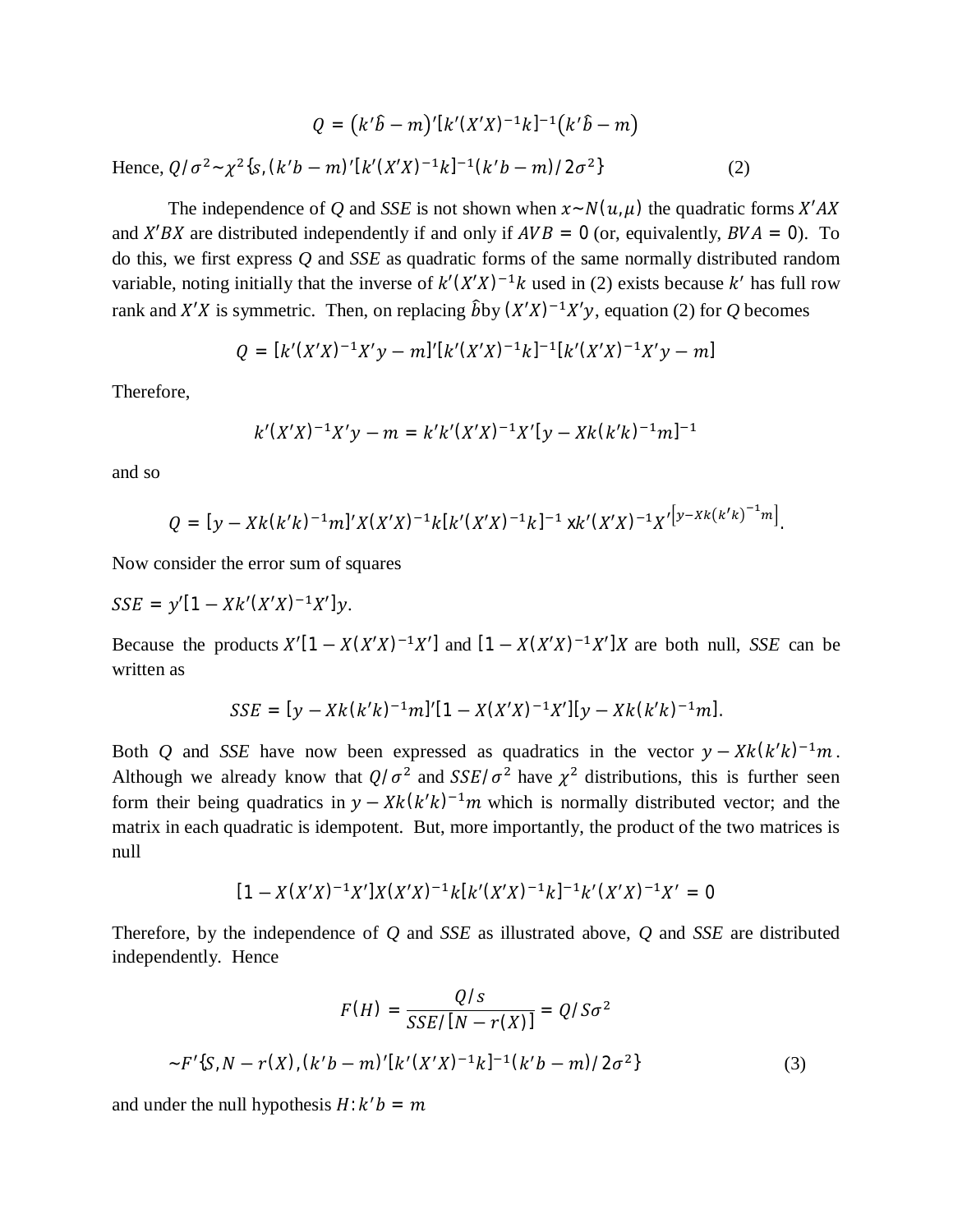$$
F(H) \sim F_{S} N - r(X)
$$

Hence  $F(H)$  provides a test of the hypothesis  $H: k'b = m$ 

Thus, the *F*-statistic for testing the hypothesis  $H: k'b = m$  is

$$
F(H) = \frac{Q}{s\sigma^2} = \frac{(k'b - m)[k'(x'x)^{-1}k]^{-1}(k'b - m)}{s\sigma^2}
$$
 (4)

withs and  $N-r$  degrees of freedom, *s* being the number of rows in  $k'$ , it being of full row rank.

### **REMARKS/IMPORTANT STATEMENTS**

(\*) As long as k' has full row rank,  $F(H) = \frac{Q}{5\pi}$  $\frac{Q}{5\sigma^2}$  given in (4) above and enclosed for emphasis can be used to test any linear hypothesis whatever. Nomatter what hypothesis is, it has only to be written in the form  $k'b = m$  and  $F(H)$  of equation (4) above provides the test.

#### **NONPARAMETRIC OR DISTRIBUTION FREE STATISTICS**

#### **Introduction**

What are nonparametric statistical procedures? Thus far, the statistical procedures discussed or used have some underlying assumptions for which the procedures are valid. These techniques are for the estimation of parameters and for testing the hypothesis concerning them. The assumptions generally specify the form of the distribution and in most cases are concerned largely with data where the underlying distributions is normal. ARE MOST VARIABLES NORMALLY DISTRIBUTED? OF COURSE NO.

However, a considerable amount of data of interest is such that the underlying distribution is not normal and is not specified. For instance, environmental data are highly skewed. Apart from normality condition, another factor that often limits the applicability of test based on the assumption that the sampling distribution is normal is the size of the sample available for the analysis. If our sample is very small, parametric procedures cannot be used because there is no way to test the assumption of normality.

Another factor that often limits the applicability of test that are based on the normality assumptions is lack of precise measurement (problems in measurement). This general measurement issue has to do with types of measurement or scale of measurement. Data in form of counts, ranks, or the signs of differences for paired observations do not meet the assumptions of normality, therefore cannot be analyzed using parametric procedures.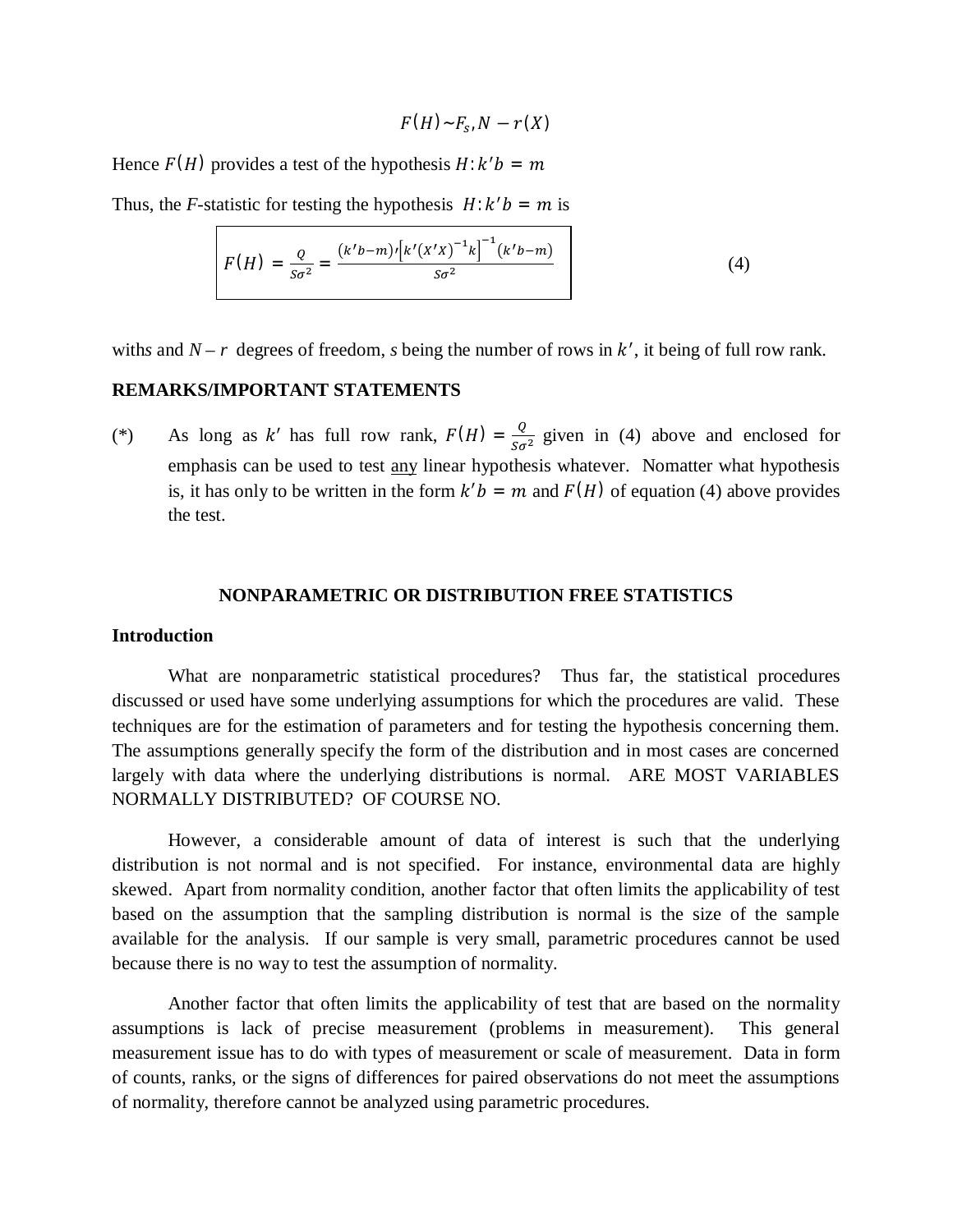What then are Nonparametric or Distribution free statistics? Nonparametric statistics are statistics where it is not assumed that the population fits any parametrised distribution. Nonparametric statistics are typically applied to population that takes on a ranked order. Nonparametric procedures differ from parametric models because the distribution is not specified apriori but it is instead determined from the data. The term nonparametric is not meant to imply that such models completely lacked parameters but that the number and the nature of parameters are flexible and not fixed in advanced. Hence nonparametric models are also called distribution-free or parameter free.

### **Brief Overview of Nonparametric Methods**

Basically nonparametric or distribution free inferential statistical methods are mathematical procedures for statistical hypothesis testing which, unlike parametric statistics makes no assumptions about the frequency distribution of the variables being accessed. Some of the most frequently nonparametric tests used include:

| 1.  | <b>Binomial</b> test                                    | 2.  | Anderson-Darling test                                |
|-----|---------------------------------------------------------|-----|------------------------------------------------------|
| 3.  | Chi-square test                                         | 4.  | Cochran's Q                                          |
| 5.  | Coher's kappa 6.                                        | 6.  | <b>Efron-Petrosian Test</b>                          |
| 7.  | Fisher's exact test                                     | 8.  | Friedman two-way analysis of variance                |
| 9.  | Kendall's tau                                           | 10. | Kendall's W                                          |
| 11. | Kolmogorov-Smirnov Test                                 | 12. | Kruskal Wallis one-way analysis of variance by ranks |
| 13. | Kniper's test                                           | 14. | Mann-Whitney U or Wilcoxon rank sum test             |
| 15. | McNemar's test (a special case of the chi-squared test) |     |                                                      |
| 16. | median Test                                             | 17. | Pitman's permutation test                            |
| 18. | Siegel-Turkey test                                      | 19. | Spearman's rank correlation coefficient              |
| 20. | Student-Newman-Keuls (SNK) test                         |     |                                                      |
| 21. | Wald-Wolfowitz runs test                                | 22. | Wilcoxon signed-rank test                            |

There is at least one nonparametric equivalent for each parametric general type of test. In general, these tests fall into the following categories:

- (i) Tests of differences between groups (independent samples)
- (ii) Tests of differences between variables (dependent samples)
- (iii) Tests of relationships between variables.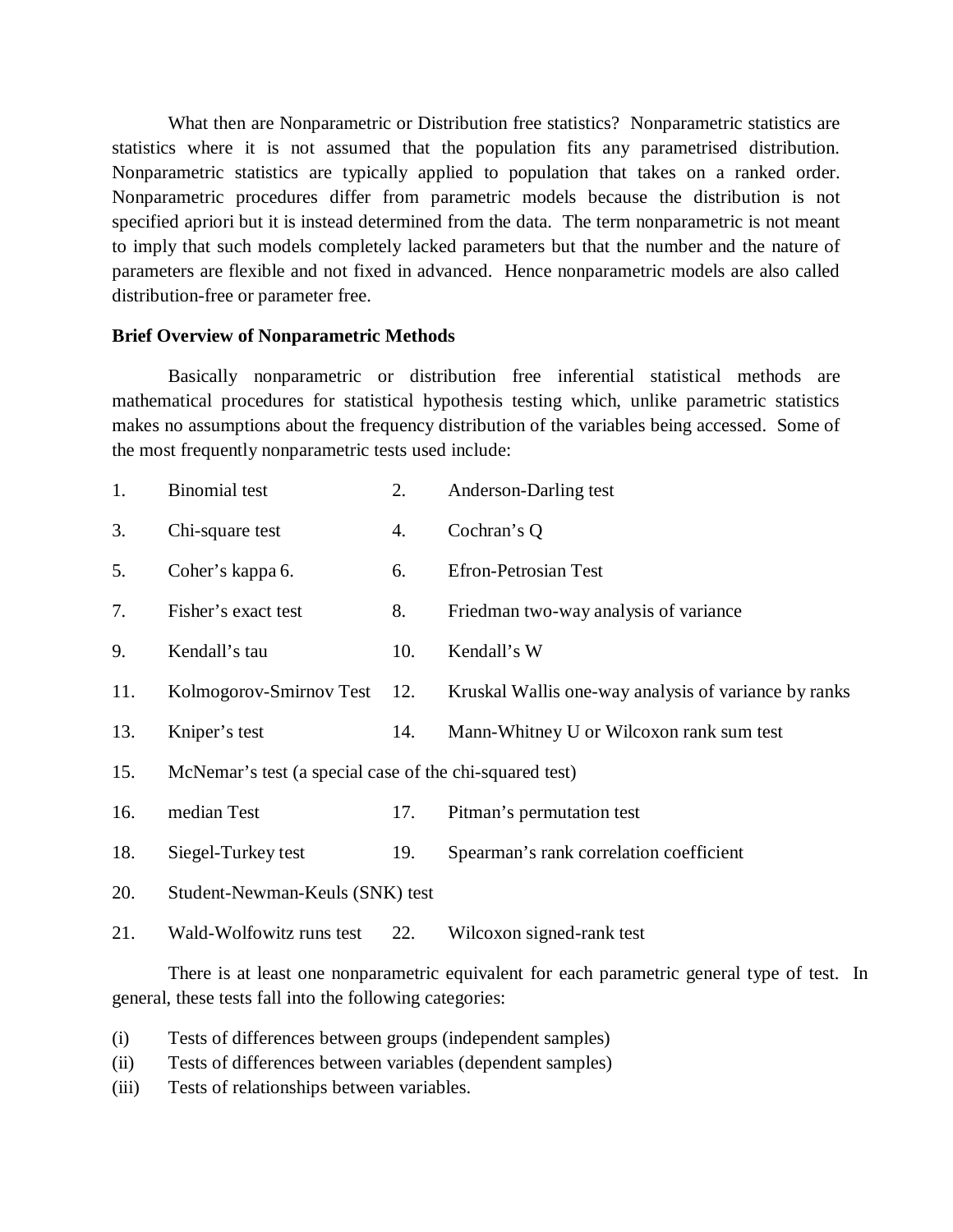**Differences between independent groups** – usually, when we have 2 samples that we want to compare concerning their mean value for some variable of interest, we will use the *t*-test for independent samples; nonparametric alternatives for this test are Wald-Wolfoyitz runs test, the Mann-Whitney U test, and the Kolmogorov-Smirnov two sample test. If we have multiple groups, we would use analysis of variance; the nonparametric equivalents to this method are the Kruskal-Wallis analysis of ranks and the Median test.

**Differences between dependent groups** – If we want to compare two variables measured in the same sample, we would customarily use the *t*-test for dependent samples (in Basic Statistics for example, if we wanted to compare students' math skills at the beginning of the semester with their skills at the end of the semester). Nonparametric alternatives to this test are the sign test and Wilcoxon's matched pairs test. If the variables of interest are dichotomous in nature (i.e., "on", vs "off", "pass" vs "no pass") then McNemar's chi-square test is appropriate. If there are more than two variables that were measured in the same sample, then we would customarily use repeated measures ANOVA. Nonparametric alternatives to this method are Friedman's two-way analysis of variance and Cochran Q test (if the variable was measured in terms of categories e.g. "passed" vs "failed"). Cochran Q is particularly useful for measuring changes in frequencies (proportions) across time.

**Relationships between variables** – To express a relationship between two variables, one usually computes the correlation coefficient. Nonparametric equivalents to the standard correlation coefficient are Spearman R, Kendall Tau, and Coefficient Gamma. If the two variables of interest are categorical in nature (e.g. "passed" vs "failed" by "male" vs "female"), appropriate nonparametric statistics for testing the relationship between the two variables are the chi-square test, the Phi coefficient, and the Fisher exact test. In addition, a simultaneous test for relationships between multiple cases is available: Kendall coefficient of concordance. This test is often used for expressing inter-rater agreement among independent judges who are rating (ranking) the same stimuli.

# **THE KOLMOGOROV-SMIRNOV TEST (K-S TEST)**

### **Introduction**

The K-S test is a test of goodness of fit test. K-S finds out (or tests) whether two independent samples have been drawn from populations having the same cumulative distribution. There are 1sampl; e and 2-sample K-S tests procedures;

**1-Sample K-S Test:** This is concerned with the agreement between the distribution of a set of sample values and some specified theoretical distribution.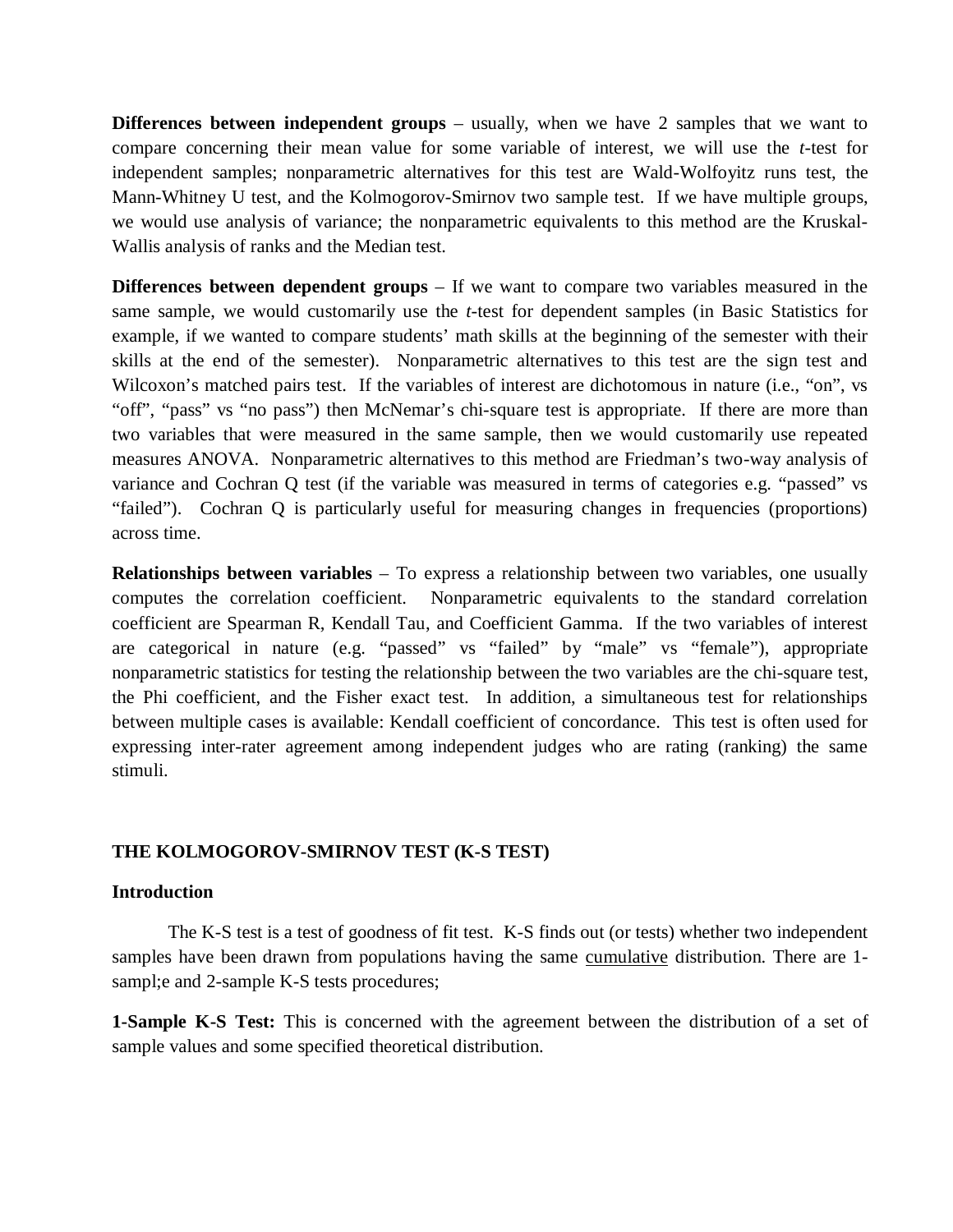**2-Sample K-S Test:** The 2-sample K-S test is concerned with the agreement between two cumulative distributions (cumulative relative frequency distributions). That is agreement between two sets of sample values.

#### **DESCRIPTION/PROCEDURE**

To apply K-S two-sample test, we proceed as follows:

- 1. Arrange each of the two groups of scores in a cumulative frequency distribution by using the same intervals for both groups.
- 2. Denote  $F_{n_1}(x)$  the observed cumulative distribution for one sample of size  $n_1$  where  $F_{n_1}(x)$  =  $k/n_1$ , where k is the number of data equal to or less than x. Similarly, let  $F_{n_2}(x) = k/n_2$ denote the observed cumulative distribution of the second sample of size  $n_2$ .
- 3. Determine the largest of these differences. Call it

$$
D_{n_1 n_2} = \frac{\text{maximum}}{\text{supremum}} |F_{n_1}(x) - F_{n_2}(x)| \qquad (1.1)
$$

#### **K-S Statistic**

The Kolmogorov-Smirnov statistic is given by

$$
D_n = \frac{\sup}{x} |F_n(x) - F(x)| \tag{1.2}
$$

## **Test Criteria**

The method of determining the significance of the observed  $D_{n_1 n_2}$  depends on the sample sizes  $n_1$  and  $n_2$  and the nature of the alternative hypothesis  $H_a$  or  $H_1$ .

- (a) When  $n_1$  and  $n_2$  are both less than or equal to 25, use the appropriate table for a two-tailed test.
- (b) For a two-tailed test when  $n_1$  or  $n_1 > 25$ , use the appropriate table.
- (c) For a one-tailed test when either  $n_1$  or  $n_2$  is >25, the value of  $\chi^2$  is computed from  $\chi^2$  =  $4D_{n_1n_2}^2 \cdot \frac{n_1n_2}{n_1+n_2}$  $\frac{n_1 n_2}{n_1 + n_2}$  ~  $\chi^2$  with  $df = 2$ .

# **NONPARAMETRIC CORRELATION**

We consider only the following measures of association among variables. These are

- 1. The Spearman Rank Order Correlation Coefficient,  $r_s$
- 2. The Kendall Coefficient of Concordance, *W*.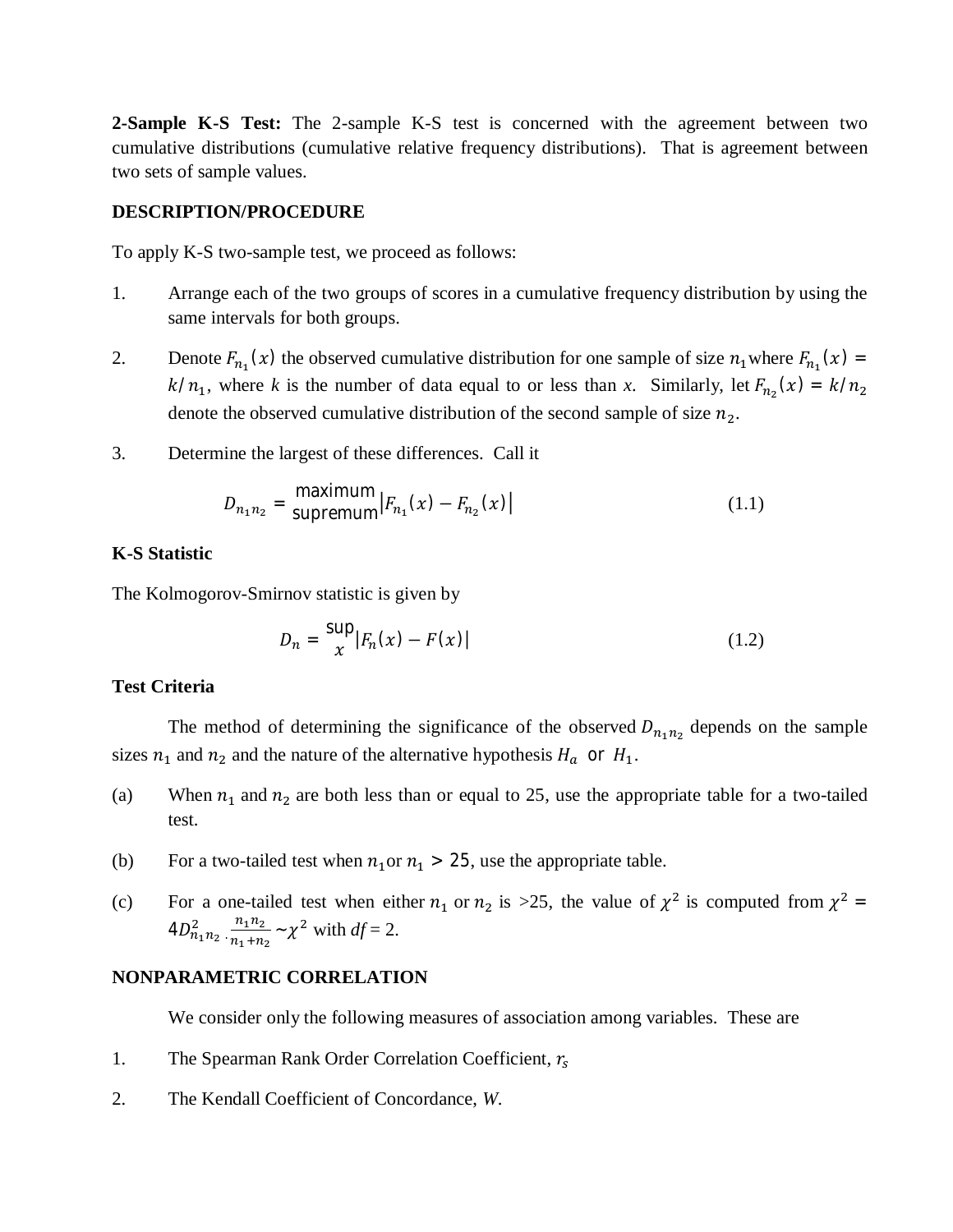# **Formulae:**

A. 
$$
r_s = 1 - \frac{6 \sum_{i=1}^n d_i^2}{n(n^2-1)}
$$
 where the symbols have their usual meanings.

**Proof:** It is left as an exercise to be  $t = r_s \sqrt{\frac{n-2}{1-r^2}}$  $rac{n-z}{1-r_s^2}$  ~ as students*t* with *n* – 2 *df*.

# B. **Test Statistics**

Kendall (1948) showed that for fairly large *n*, *n*> 8.

$$
t_{n-2} = \sqrt{\frac{(n-2)r_s^2}{1-r_s^2}}
$$
 is distributed as student *t* with degree of freedom,  $df = n - 2$ .

# **REMARK**

Use the last statistic  $Z = r_s \sqrt{n-1}$  and compare results.

- 1. By the Glivenko-Cantelli theorem, if the sample comes from distribution  $F(x)$ , then  $D_n$ converges to 0 almost surely.
- 2. The Kolmogorov distribution is the distribution of the random variable  $K = \frac{sup}{te{0}}$  $\sup_{t\in[0,1]}|B(t)|$ where  $B(t)$  is the Brownian bridge. The cumulative distribution of *K* is given by

$$
P_r(K \le x) = 1 - 2\sum_{i=1}^{\infty} (-1)^{i-1} e^{-2i^2 x^2} = \frac{\sqrt{2\pi}}{x} \sum_{i=1}^{\infty} e^{-(2i-1)^2 \pi^2/(8x^2)}
$$

# 3. **K-S Test**

- 3.1 Under null hypothesis that the sample comes from the hypothesized distribution  $F(x)$ ,  $\sqrt{n}D_n \overset{n\to\infty}{\to}$  $\rightarrow$ sup  $_{t}^{\mu p}|BF(t)|$  in distribution, where  $B(t)$  is the Brownian bridge.
- 3.2 If *F* is continuous, then  $\sqrt{n}D_n$  converges to the Kolmogorov distribution which does not depend on *F*.
- 3.3 The goodness-of-fit test or the K-S test is constructed by using the critical values of the Kolmogorov distribution.

The null hypothesis is rejected at level  $\alpha$  if  $\sqrt{n}D_n > K_\alpha$  where  $K_\alpha$  is found from  $P_r(K \leq K_\alpha) = 1 - \alpha.$ 

#### 3.4 **Remark:**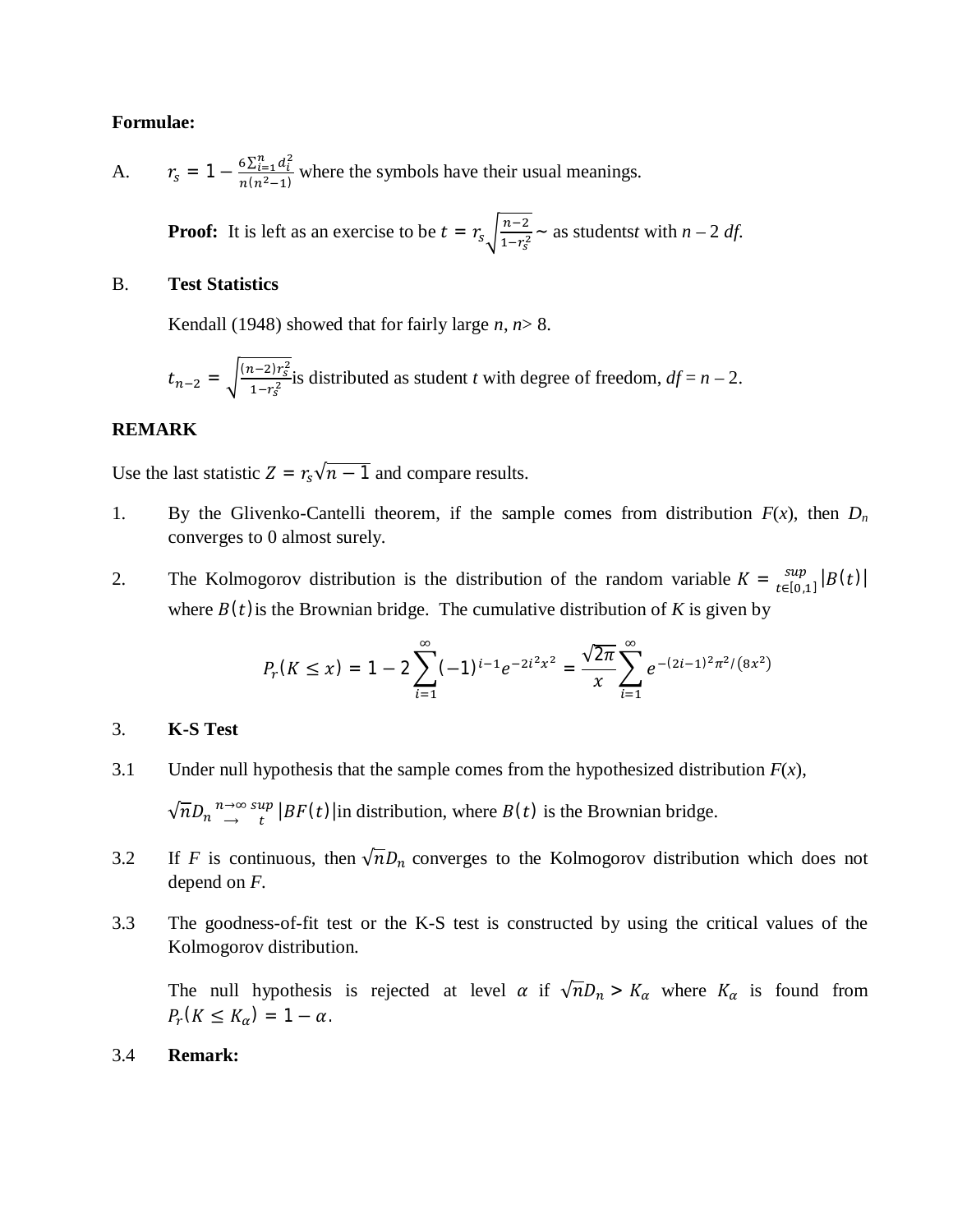In the K-S statistic, the empirical distribution function  $F_n$  for i.i. d (independent and identically distributed) observations  $X_i$  is defined as

 $F_n(x) = \frac{1}{n}$  $\frac{1}{n}\sum_{i=1}^n I_{X_i} \leq x$ 

where  $I_{X_i} \leq x$  is the indicator function.

### 1. **Kendall Coefficient of Concordance,** *W*

Kendal coefficient of concordance, *W*, measures the extent of association among several *k* sets of rankings of *N* entities. It is useful in determining the agreement among several judges or the association among three or more variables. It has special applications in providing a standard method of ordering entities according to consensus when there is available no objective order of the entities.

### 2. **Summary of Procedure**

These are the steps in the sue of *W*, the Kendall coefficient of concordance.

- (1) Let  $N =$  the number of entities to be ranked, and Let  $k =$  the number of judges assigning ranks Last the observed ranks in a *K* x *N* table.
- (2) For each entity, determine  $R_j$ , the sum of the ranks assigned to that entity by the  $K$ judges.
- (3) Determine the mean of the  $Rj$ . Express each  $R_j$  as a deviation from the mean. Square these deviations, and sum the squares to obtain *s*. Note that

$$
s = \sum \left(R_j - \frac{\sum R_j}{N}\right)^2 \text{ and that}
$$
  

$$
W = \frac{s}{\frac{1}{12}K^2(N^3 - N)}, \quad 0 < W < 1.
$$

#### 3. **Significance/Interpretation of** *W*

The method of determining whether the observed value of *W* is significantly different from zero depends on the size of *N*:

- (a) If *N* is 7 or smaller, table *R* gives critical values of *s* associated with *W*'s significant at the .05 and .01 levels.
- (b) If *N* is larger than 7, use any of the following formulae:

(i) 
$$
\chi^2 = \frac{s}{\frac{1}{12}KN(N+1)}
$$
 with  $af = N - 1$ .